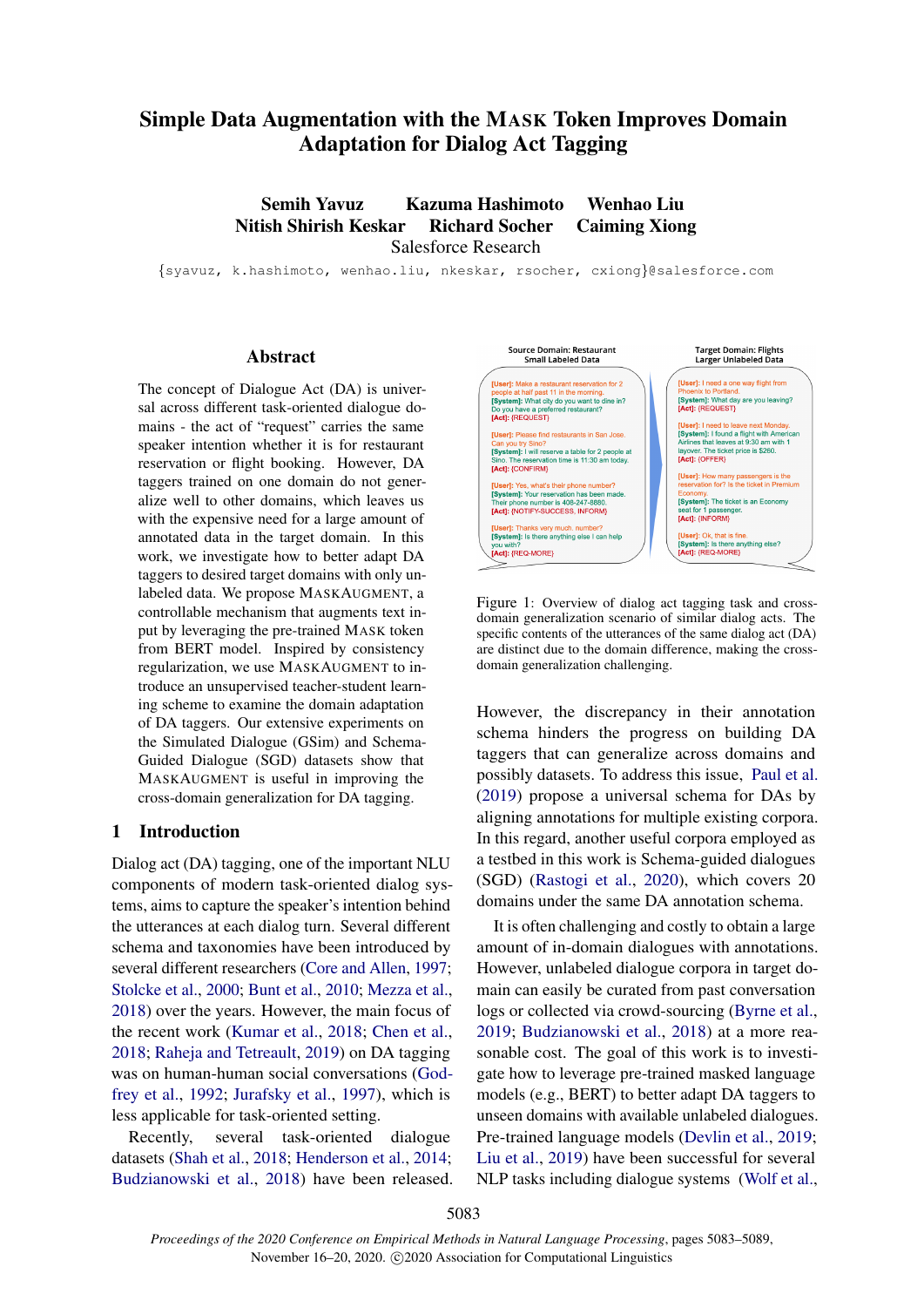<span id="page-1-0"></span>

Figure 2: Given a dialogue turn in target domain, we obtain *teacher* and *student* representations by applying two different maskings on its flattened original representation. We use the output binary probability distributions (per dialog act) of the teacher as soft targets to train the student. Orange and green colored boxes indicate different segment ids.

[2019;](#page-6-4) [Zhang et al.,](#page-6-5) [2019;](#page-6-5) [Bao et al.,](#page-5-13) [2020;](#page-5-13) [Hender](#page-5-14)[son et al.,](#page-5-14) [2019;](#page-5-14) [Wu et al.,](#page-6-6) [2020\)](#page-6-6). However, domain adaptation capabilities of these models remain to be further explored for goal-oriented dialogues.

In this paper, we use the pre-trained MASK token of BERT model to define MASKAUGMENT, which stochastically augments text input by randomly replacing its tokens with the MASK token. We adopt consistency regularization approach [\(Sajjadi et al.,](#page-6-7) [2016\)](#page-6-7) to introduce an unsupervised teacher-student learning scheme by leveraging MASKAUGMENT for generating teacher and student representations retaining different amount of the original content from the unlabeled dialogue example. Our extensive experiments on GSim [\(Shah et al.,](#page-6-2) [2018\)](#page-6-2) and SGD [\(Rastogi et al.,](#page-6-3) [2020\)](#page-6-3) datasets suggest: (i) BERT establishes a much stronger baseline compared to previous work [\(Paul et al.,](#page-5-9) [2019\)](#page-5-9), (ii) The proposed teacher-student learning via MASKAUG-MENT is useful in further improving the target domain F1 score over BERT baseline: up to 3% when the full source domain data is used, and up to 10% for the low-resource setting.

#### 2 MASKAUGMENT

In this section, we first discuss the task setup, BERT-based DA tagging model, and relevant background. We then define the proposed fine-tuning objectives leveraging MASKAUGMENT.

## 2.1 Task Setup

We start by formalizing the DA tagging task, depicted in Figure [1,](#page-0-0) as a multi-label classification problem. Let  $D = [T_1, T_2, \ldots, T_n]$  denote a dialogue of  $n$  turns as a series of user and system utterances. Let  $A = \{a_j\}_1^m$  be the predefined set of m different DAs in the schema. The objective of dialogue act tagging is to determine a subset  $A_k \subseteq A$ of DAs that apply to the current turn  $T_k$  given the conversation history  $D_{:k} = [T_1, T_2, \ldots, T_k]$  so far. We formulate this objective simply as a classification problem with binary labels  $y_j \in \{0, 1\}$  for each act  $a_j$  where  $y_j = 1$  if  $a_j \in A_k$  and  $y_j = 0$ otherwise. As defined above, dialogue act tagging is a turn-level classification problem, hence every turn  $T_k$  constitutes: (i) a labeled example  $(D_{:k}, A_k)$ if we have a set  $A_k$  of DA annotations, or (ii) an unlabeled example  $(D_{:k}, \cdot)$  otherwise.

# 2.2 Model

Given a conversation history  $D_{:k}$  as input, we first convert it into a sequence of words by concatenating user and system utterances. Before concatenating each utterance, we prepend it with corresponding speaker tag using [SYS] and [USR] special tokens indicating system and user sides, respectively. Finally, the whole flattened sequence is finalized by prepending it with [CLS] special token to obtain the final *dialogue history representation*:

$$
x = [CLS] \dots [USR] T_i [SYS] T_{i+1} \dots (1)
$$

The segment ids are set to 0 and 1 for the tokens of past turns and the current turn, respectively.

For DA tagging task, dialogue history  $x$  is used as input to pre-trained language model  $M$ , and the model computes a probability vector  $p_\theta(\cdot|x)$  =  $\sigma(WM(x) + b)$  where  $M(x) \in \mathbb{R}^d$  is the output contextualized embedding corresponding to CLS token,  $W \in \mathbb{R}^{m \times d}$  and  $b \in \mathbb{R}^m$  are trainable weights of a linear projection layer,  $\sigma$  is the sigmoid function,  $\theta$  denotes the entire set of trainable parameters of model M along with  $(W, b)$ , and finally  $p_{\theta}(a_i | x)$  indicates the probability of tag  $a_i$ being triggered. The following objective is used to train the model parameters.

Supervised tagging loss (STL). This objective is used to update the DA tagger via the supervision coming from labeled source data S. We use binarycross entropy loss  $\mathcal{J}_{STL}(\theta; x, y)$  defined as:

$$
-[y \cdot \log p_{\theta}(\cdot | x) + (1 - y) \cdot \log(1 - p_{\theta}(\cdot | x))]
$$
 (2)

#### <span id="page-1-1"></span>2.3 Learning with MASKAUGMENT

Semi-supervised learning (SSL) [\(Berthelot et al.,](#page-5-15) [2019,](#page-5-15) [2020;](#page-5-16) [Sohn et al.,](#page-6-8) [2020;](#page-6-8) [Li et al.,](#page-5-17) [2020\)](#page-5-17) is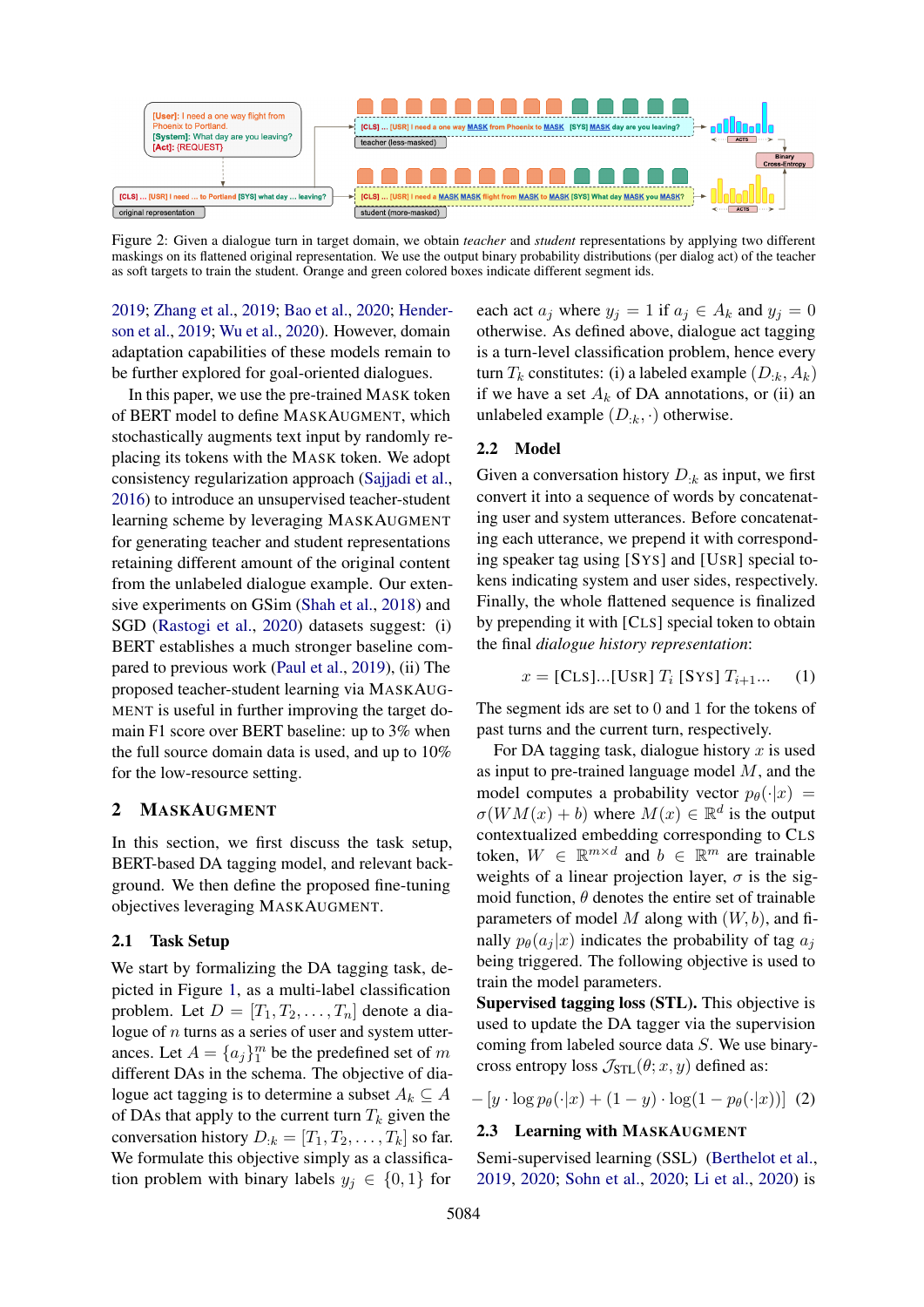an effective approach for improving deep learning models by leveraging in-domain unlabeled data. Unlike traditional SSL setting, our objective is to primarily address the underlying source-to-target domain shift. In prior work [\(Xie et al.,](#page-6-9) [2019;](#page-6-9) [Wei](#page-6-10) [and Zou,](#page-6-10) [2019\)](#page-6-10), unsupervised data augmentation methods including word replacement and backtranslation have been shown useful for short written text classification. However, such augmentation methods are shown to be less effective [\(Shleifer,](#page-6-11) [2019\)](#page-6-11) when used with pre-trained models. Besides, back-translation is less applicable in our scenario as translation of multi-turn dialogue itself is a rather challenging task compared to short text.

Instead, we propose a simple and controllable data augmentation–MASKAUGMENT–to explore a new unsupervised teacher-student learning scheme for domain adaptation of DA taggers. MASKAUG-MENT augments the original text input by randomly replacing its tokens with MASK token at a specified probability. We follow the masking policy in [\(De](#page-5-11)[vlin et al.,](#page-5-11) [2019\)](#page-5-11). Formally, let  $z(\bar{x}|x, \epsilon)$  denote the MASKAUGMENT as a stochastic transformation with  $\epsilon$ -probability for input x. Below we define three fine-tuning objectives leveraging MASKAUG-MENT that are used in addition to  $\mathcal{J}_{STL}$ .

Masked tagging loss (MTL). We incorporate MASKAUGMENT into the STL objective by perturbing its input sequence  $x$  as follows:

$$
\mathcal{J}_{\text{MTL}}(\theta; x, y, \epsilon) = \mathbb{E}_{\bar{x} \sim z(\bar{x}|x,\epsilon)} \left[ \mathcal{J}_{\text{STL}}(\theta; \bar{x}, y) \right].
$$

Masked LM loss (MLM). This is the original objective that BERT is pre-trained with. The objective of MLM training is to correctly reconstruct a randomly selected subset (with probability  $\epsilon$ ) of input tokens leveraging the unmasked context. We denote this loss by  $\mathcal{J}_{MLM}(\theta; x, \epsilon)$ .

Teacher-Student Learning with Disagreement Loss (DAL). We adopt consistency regularization [\(Sajjadi et al.,](#page-6-7) [2016;](#page-6-7) [Laine and Aila,](#page-5-18) [2017\)](#page-5-18) widely used in traditional SSL [\(Berthelot et al.,](#page-5-15) [2019;](#page-5-15) [Sohn et al.,](#page-6-8) [2020;](#page-6-8) [Li et al.,](#page-5-17) [2020\)](#page-5-17) and define *disagreement loss*, which employs MASKAUG-MENT in a novel way to give rise to an unsupervised teacher-student training. The core idea is to contrast the amount of controllable perturbations to learn more generalizable representations. We propose a stochastic imputation-based teacher and student selection by leveraging MASKAUG-MENT. As in Figure [2,](#page-1-0) we sample two augmentations  $\bar{x}^{(t)} \sim z(\bar{x}|x,\epsilon_t)$  and  $\bar{x}^{(s)} \sim z(\bar{x}|x,\epsilon_s)$  for

teacher and student, respectively. We take  $\epsilon_t < \epsilon_s$ to ensure that the teacher augmentation  $\bar{x}^{(t)}$  retains more of the original content  $x$  than the student augmentation  $\bar{x}^{(s)}$ , hence is more reliable. The disagreement loss  $\mathcal{J}_{\text{DAL}}(\theta; x, \epsilon_t, \epsilon_s)$  is then computed as the binary cross-entropy loss between the teacher  $p_{\theta}(\cdot|\bar{x}^{(t)})$  and the student  $p_{\theta}(\cdot|\bar{x}^{(s)})$  distributions as in Eq. [2,](#page-1-1) treating teacher as the soft target  $(y)$ .

# 3 Experiments

#### 3.1 Datasets

GSIM [\(Shah et al.,](#page-6-2) [2018\)](#page-6-2) consists of machinemachine task-oriented dialogues in two tasks of two different domains: buying a movie ticket (GMov) and reserving a restaurant table (GRes). It contains 1500/469/1117 dialogues for the train/dev/test sets. Following [\(Paul et al.,](#page-5-9) [2019\)](#page-5-9), its dialogue acts are mapped to 13 tags in universal schema.

SGD [\(Rastogi et al.,](#page-6-3) [2020\)](#page-6-3) consists of 22,825 schema-guided single/multi-domain dialogues where domains can have multiple schemas, each defined by a set of tracking slots. We use singledomain dialogues of smaller sizes including music (SMusic), media (SMedia), ride-sharing (SRide) as source domains to study generalization on flights (SFlights), the largest one, as the target domain.

## 3.2 Training and Implementation Details

The final loss function is the sum of the active ones among  $\mathcal{J}_{STL}$ ,  $\mathcal{J}_{MTL}$ ,  $\mathcal{J}_{DAL}$ ,  $\mathcal{J}_{MLM}$  except  $\mathcal{J}_{MLM}$  is multiplied with 0.1 when active. DAL is activated after 1 epoch of training with the remaining objectives. We perform a tuning of  $\epsilon_t \in [0, 0.1]$  and  $\epsilon_s \in [0.1, 0.5]$  for DAL objective. We optimize the loss using AdamW [\(Loshchilov and Hutter,](#page-5-19) [2017\)](#page-5-19). The learning rate is tuned on  $[10^{-5}, 5 \times 10^{-5}]$  with no warmup steps. We use a batch of 16 examples with maximum sequence length of 128, which covers around 9.9, 10.3, 9.9 turns on average for train, dev, test splits, respectively. We use *transformers* library<sup>[1](#page-2-0)</sup> for our implementation.

#### 3.3 Results and Discussion

We begin our discussion with our main findings on domain adaptation as presented in Table [1.](#page-3-0) We explore the effect of incorporating our proposed MTL and DAL objectives on top of STL (baseline) for both Transformer [\(Vaswani et al.,](#page-6-12) [2017\)](#page-6-12) and BERT [\(Devlin et al.,](#page-5-11) [2019\)](#page-5-11) models. Transformer baseline model on DA tagging with STL

<span id="page-2-0"></span><sup>1</sup> https://github.com/huggingface/transformers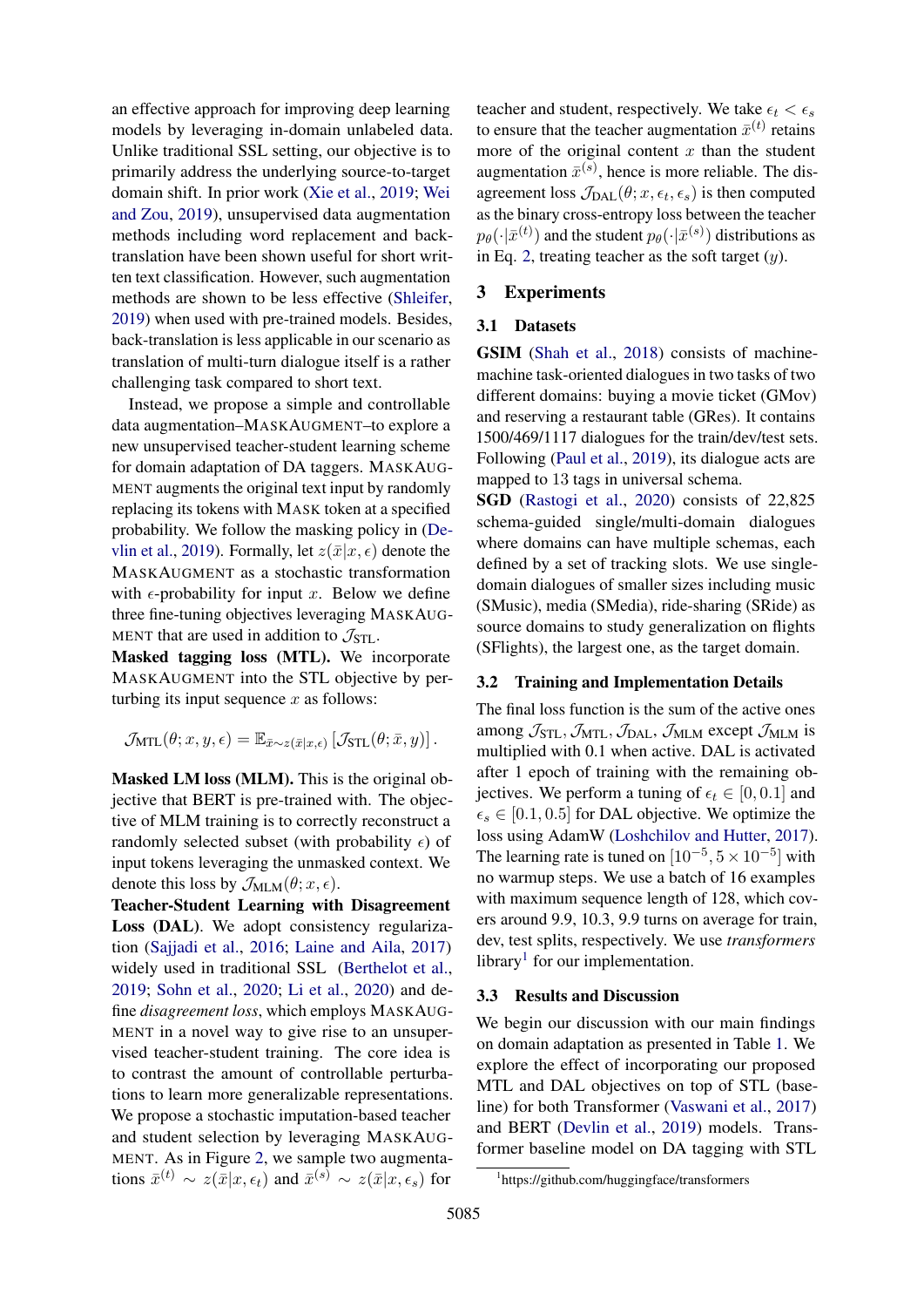<span id="page-3-0"></span>

| <b>Fine-tuning Objectives</b> |              | $GMov \rightarrow GRes$<br>$GRes \rightarrow GMov$ |        | $SMusic \rightarrow SFlights$ |        | $SMedia \rightarrow SFlights$ |        | $SRide \rightarrow SFlights$ |        |        |        |        |
|-------------------------------|--------------|----------------------------------------------------|--------|-------------------------------|--------|-------------------------------|--------|------------------------------|--------|--------|--------|--------|
| <b>STL</b>                    | MTL          | DAL                                                | Source | Target                        | Source | Target                        | Source | Target                       | Source | Target | Source | Target |
| LSTM $(Paul et al., 2019)$    |              | 91.4                                               | 75.1   | 89.2                          | 85.0   |                               | ٠      |                              |        |        |        |        |
| Transformer                   |              |                                                    |        |                               |        |                               |        |                              |        |        |        |        |
|                               | х            | Х                                                  | 96.5   | 81.6                          | 97.4   | 93.6                          | 84.7   | 57.7                         | 92.9   | 76.4   | 91.5   | 62.3   |
|                               | Х            |                                                    | 96.2   | 85.4                          | 97.3   | 93.8                          | 86.0   | 58.5                         | 91.5   | 76.6   | 97.3   | 62.3   |
|                               | $\checkmark$ | ^                                                  | 97.0   | 83.8                          | 96.5   | 94.1                          | 90.3   | 58.4                         | 93.0   | 76.3   | 96.6   | 64.6   |
|                               | √            |                                                    | 97.3   | 85.9                          | 97.6   | 94.7                          | 92.6   | 59.8                         | 94.3   | 78.9   | 97.4   | 65.4   |
| scratch-BERT                  |              |                                                    |        |                               |        |                               |        |                              |        |        |        |        |
|                               | х            | х                                                  | 98.4   | 89.7                          | 98.7   | 96.9                          | 93.6   | 60.6                         | 98.3   | 82.9   | 98.8   | 67.2   |
|                               | Х            |                                                    | 97.8   | 91.4                          | 99.0   | 97.1                          | 93.9   | 60.8                         | 98.0   | 86.5   | 98.8   | 67.5   |
|                               |              |                                                    | 98.3   | 90.9                          | 98.9   | 97.5                          | 95.8   | 60.8                         | 98.5   | 84.4   | 98.5   | 69.7   |
|                               | √            |                                                    | 98.9   | 92.8                          | 99.0   | 97.7                          | 98.6   | 62.6                         | 98.4   | 89.0   | 99.3   | 71.1   |

Table 1: Micro-F1 scores on the test set of source and target domains with combinations of STL, MTL, and DAL objectives. scratch-BERT is initialized from original *bert-base-uncased*. Transformer is a randomly initialized version of scratch-BERT.

<span id="page-3-1"></span>

| Model                    | scratch-BERT | pre-BERT |
|--------------------------|--------------|----------|
| STL.                     | 89.7         | 91.9     |
| $STL + MLM$              | 91.0         | 93.2     |
| $STL + MTL + DAL$        | 92.8         | 94.0     |
| $STL + MTL + DAL + MILM$ | 94.1         | 94.4     |

Table 2: Micro-F1 scores on target (GRes) domain for pre-BERT (obtained by domain-adaptive pre-training) in comparison with scratch-BERT (initialized from BERT) across different fine-tuning objectives. We also highlight the effect of MLM when used as a fine-tuning objective on unlabeled target domain examples in the second and fourth rows.

objective leads to considerable improvements on the LSTM [\(Paul et al.,](#page-5-9) [2019\)](#page-5-9). Fine-tuning BERT with STL objective from scratch provides further improvements on Transformer, establishing a much stronger baseline both on source and target domain performance. For both Transformer and BERT models, our proposed DAL and MTL objectives are independently useful in further improving the cross-domain generalization over strong baselines that are trained only with STL objective while not hurting the source domain performance. Moreover, fine-tuning on the combined unsupervised objective of DAL and MTL leads to the best performance (last row) on target domains across the board, hinting they provide orthogonal benefits.

Domain-adaptive pre-training (pre-BERT). As shown useful by [Gururangan et al.](#page-5-20) [\(2020\)](#page-5-20), we explore domain-adaptive pre-training of BERT model on the combination of source and target domain dialogues with MLM loss before fine-tuning it on the task. As presented in Table [2,](#page-3-1) pre-BERT helps improve the F1 score on the target domain (GRes) by up to 2.2% over the strong scratch-BERT model across different training objectives. Incorporating MASKAUGMENT into pre-BERT via our proposed DAL and MTL objectives leads to 2.1% boost over fine-tuning with only STL, achieving 4.8% F1 score improvement over LSTM [\(Paul et al.,](#page-5-9) [2019\)](#page-5-9) (89.2%) trained on the full labeled data (GRes) itself in a supervised way. This might partly be

<span id="page-3-2"></span>

|                   |      | <b>Precision</b> | Recall |      |  |
|-------------------|------|------------------|--------|------|--|
| Model             | Dev  | Test             | Dev    | Test |  |
| scratch-BERT      |      |                  |        |      |  |
| STL               | 87.8 | 88.3             | 89.6   | 91.1 |  |
| $STL + MTL + DAL$ | 91.5 | 90.7             | 95.3   | 95.0 |  |
| pre-BERT          |      |                  |        |      |  |
| STL.              | 91.8 | 91.4             | 92.1   | 92.4 |  |
| $STL + MTL + DAL$ | 93.1 | 92.4             | 95.6   | 95 6 |  |

Table 3: Precision and recall scores on target (GRes) domain for pre-BERT and scratch-BERT including dev set results.

<span id="page-3-3"></span>

| Model             | #Dials: 10 | #Dials: 20 | #Dials: 50 |
|-------------------|------------|------------|------------|
| scratch-BERT      |            |            |            |
| STL.              | 53.3       | 65.5       | 73.6       |
| $STL + MTL + DAL$ | 58.4       | 69.0       | 78.2       |
| pre-BERT          |            |            |            |
| STI.              | 59.8       | 73.9       | 82.9       |
| $STL + MTL + DAL$ | 70.4       | 77.8       | 85.1       |

Table 4: F1 scores on target domain (GRes) under the lowresource setting. #Dials denote the number of labeled dialogues (randomly sampled) used in the source domain (GMov). We report the average of 3 runs with different samples.

due to the effect of learning a more domain-aware MASK token, which in return may lead to a more informed and useful teacher representations.

The effect of MLM in fine-tuning. We also conduct experiments on using MLM as unsupervised fine-tuning objective on the target domain dialogues. As shown in Table [2,](#page-3-1) it helps improve the cross-domain generalization performance. Specifically, our ultimate model (last row) achieves 94.1% and 94.4% F1 scores on the target domain for scratch-BERT and pre-BERT models, respectively. Consistent gains on precision and recall. In Table [3,](#page-3-2) we demonstrate that our proposed approach leads to consistent gains on both precision and recall. While the improvement is consistent, we observe that MASKAUGMENT significantly helps close the recall gap between scratch-BERT and pre-BERT (i.e., from 2.5% to 0.3% on the dev set and from 1.3% to 0.6% on the test set).

Low-resource setting for source domain. As shown in Table [4,](#page-3-3) we observe that the benefit of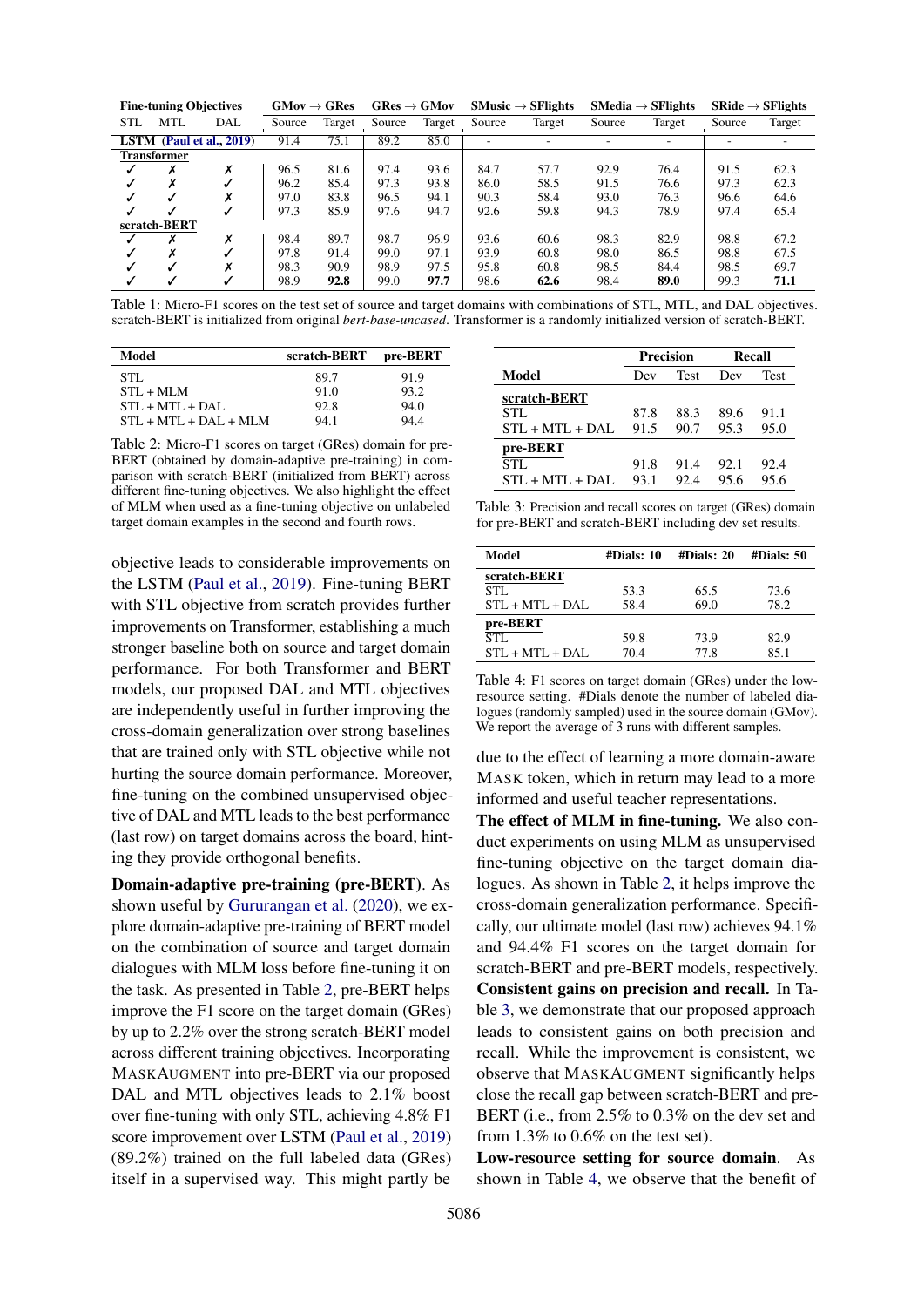<span id="page-4-1"></span>

(a) Improved example for *sys-offer*. (b) Improved example for *request*. (c) Failure example for *sys-notify-failure*.

Figure 3: Qualitative examples comparing baseline and proposed approach across scratch-BERT and pre-BERT settings.

<span id="page-4-0"></span>

|                    |           | scratch-BERT    |      | pre-BERT        |      |
|--------------------|-----------|-----------------|------|-----------------|------|
| Acts               | Frequency | <b>Baseline</b> | Ours | <b>Baseline</b> | Ours |
| affirm             | 13%       | 92.0            | 94.3 | 95.5            | 94.2 |
| inform             | 30%       | 95.3            | 95.0 | 95.3            | 95.8 |
| repeat             | 1%        | 95.2            | 90.9 | 98.3            | 89.5 |
| request            | 15%       | 92.2            | 97.8 | 97.0            | 99.3 |
| sys-expl-confirm   | 6%        | 76.5            | 87.4 | 86.8            | 89.6 |
| sys-negate         | 3%        | 89.8            | 78.2 | 84.9            | 82.3 |
| sys-notify-failure | $4\%$     | 93.8            | 82.4 | 85.0            | 84.5 |
| sys-notify-success | 3%        | 80.7            | 91.8 | 95.1            | 88.2 |
| sys-offer          | 13%       | 69.2            | 89.3 | 71.5            | 91.1 |
| thank-you          | 2%        | 98.5            | 85.5 | 98.5            | 97.1 |
| user-hi            | 6%        | 99.6            | 99.9 | 99.7            | 99.2 |
| user-negate        | $4\%$     | 87.4            | 88.5 | 89.8            | 91.9 |

Table 5: Micro-F1 scores for each dialog act (DA) on the test split of target (GRes) domain. Note that we use the target data without their labels in totally unsupervised fashion, where only the source (GMov) domain provides label supervision. We compare baseline (STL) and our proposed training scheme (STL + MTL +DAL) through MASKAUGMENT for both scratch-BERT and pre-BERT settings. Frequency indicates the occurrence ratio of the corresponding dialog act in the test split of the target domain. We highlighted the rows with more than 10% frequency. Green highlighting indicates the tags on which our method is superior to baseline, and red highlighting indicates the opposite.

MASKAUGMENT through DAL and MTL objectives becomes larger as the number of labeled dialogues in the source domain gets smaller. The effect of domain-adaptive pre-training also becomes stronger, providing 12% improvement over scratch-BERT when only 10 labeled dialogues are available in the source domain while achieving 85.1% F1 score on the target domain with 50 labeled dialigues when combined with MASKAUGMENT.

Adaptation performance across DAs. In Table [5,](#page-4-0) we present additional analysis on the adaptation performance across the set of all dialog acts in the schema. MASKAUGMENT provides significant improvement across most of the DAs including frequent ones such as *request* and *sys-offer* while not hurting the performance much (if not improving) on other frequent acts such as *affirm* and *inform*. For scratch-BERT setting, baseline (STL) objective obtains superior performance on less frequent DAs including *sys-negate*, *sys-notify-failure*, and *thank-you*, for which the performance drop is mostly bridged in pre-BERT setting. On the other hand, Pre-BERT provides consistent adaptation improvement over scratch-BERT across all dialog acts except for *sys-negate* and *sys-notify-failure*.

Qualitative analysis of the approach. In Figures [3a](#page-4-1) and [3b,](#page-4-1) we provide examples for improved predictions on *sys-offer* and *request* acts, respectively. These are some of the most frequent DAs that MASKAUGMENT can provide a significant (5-20%) improvement over the baseline approach for both scratch-BERT and pre-BERT settings. In Figure [3c,](#page-4-1) we include an example where scratch-BERT with MASKAUGMENT fails on predicting *sys-notify-failure* act correctly as opposed the baseline. However, most of such failure cases vanish for pre-BERT setting, where the gap in F1 score drops from 11.4% in scatch-BERT to only 0.5% in pre-BERT as shown in Table [5.](#page-4-0)

## 4 Conclusion

We study cross-domain generalization of pretrained language models for DA tagging. While the fine-tuned BERT model performs well on indomain DA tagging, its cross-domain generalization is still not satisfactory. To combat this shortcoming, we investigate domain adaptation through the proposed unsupervised teacher-student training that leverages the MASKAUGMENT method for data augmentation. Our empirical results show that the proposed training scheme leads to significant improvements on domain adaptation for dialog act taggers. In the future, we plan to explore MASKAUGMENT for other tasks in NLP domain.

## Acknowledgments

We thank Xinyi Yang and Tian Xie for their insightful feedback, and the anonymous reviewers for their helpful and thoughtful comments.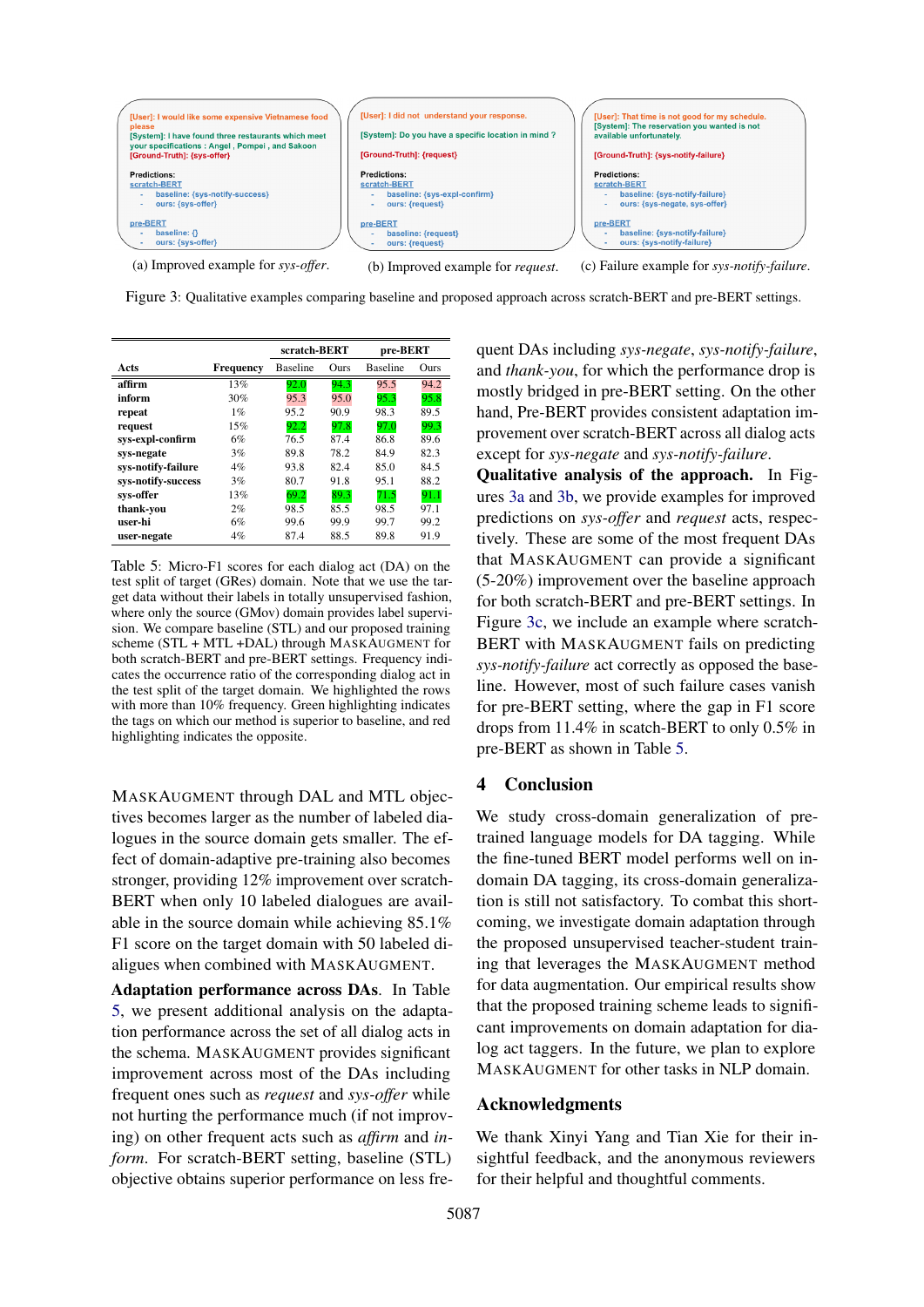#### References

- <span id="page-5-13"></span>Siqi Bao, Huang He, Fan Wang, Hua Wu, and Haifeng Wang. 2020. PLATO: Pre-trained dialogue generation model with discrete latent variable. In *Proceedings of the 58th Annual Meeting of the Association for Computational Linguistics*. Association for Computational Linguistics.
- <span id="page-5-16"></span>David Berthelot, Nicholas Carlini, Ekin D. Cubuk, Alex Kurakin, Kihyuk Sohn, Han Zhang, and Colin Raffel. 2020. Remixmatch: Semi-supervised learning with distribution alignment and augmentation anchoring. In *International Conference on Learning Representations (ICLR)*.
- <span id="page-5-15"></span>David Berthelot, Nicholas Carlini, Ian Goodfellow, Nicolas Papernot, Avital Oliver, and Colin A Raffel. 2019. Mixmatch: A holistic approach to semisupervised learning. In *Conference on Neural Information Processing Systems (NeurIPS)*.
- <span id="page-5-8"></span>Paweł Budzianowski, Tsung-Hsien Wen, Bo-Hsiang Tseng, Iñigo Casanueva, Stefan Ultes, Osman Ramadan, and Milica Gašić. 2018. MultiWOZ - a large-scale multi-domain wizard-of-Oz dataset for task-oriented dialogue modelling. In *Proceedings of the 2018 Conference on Empirical Methods in Natural Language Processing*.
- <span id="page-5-1"></span>Harry Bunt, Jan Alexandersson, Jean Carletta, Alex Chengyu Fang, Koiti Hasida, Kiyong Lee, Volha Petukhova, Andrei Popescu-Belis, Laurent Romary, Claudia Soria, and David Traum. 2010. Towards an ISO standard for dialogue act annotation. In *Proceedings of the Seventh International Conference on Language Resources and Evaluation (LREC'10)*.
- <span id="page-5-10"></span>Bill Byrne, Karthik Krishnamoorthi, Chinnadhurai Sankar, Arvind Neelakantan, Ben Goodrich, Daniel Duckworth, Semih Yavuz, Amit Dubey, Kyu-Young Kim, and Andy Cedilnik. 2019. Taskmaster-1: Toward a realistic and diverse dialog dataset. In *Proceedings of the 2019 Conference on Empirical Methods in Natural Language Processing and the 9th International Joint Conference on Natural Language Processing (EMNLP-IJCNLP)*.
- <span id="page-5-4"></span>Zheqian Chen, Rongqin Yang, Zhou Zhao, Deng Cai, and Xiaofei He. 2018. Dialogue act recognition via crf-attentive structured network. In *International ACM SIGIR Conference on Research and Development in Information Retrieval (SIGIR)*.
- <span id="page-5-0"></span>Mark G Core and James F Allen. 1997. Coding dialogs with the damsl annotation scheme. In *AAAI Conference on Artificial Intelligence (AAAI)*.
- <span id="page-5-11"></span>Jacob Devlin, Ming-Wei Chang, Kenton Lee, and Kristina Toutanova. 2019. BERT: Pre-training of deep bidirectional transformers for language understanding. In *Proceedings of the 2019 Conference of the North American Chapter of the Association for Computational Linguistics: Human Language Technologies*.
- <span id="page-5-5"></span>John J. Godfrey, Edward Holliman, and Jan McDaniel. 1992. Switchboard: telephone speech corpus for research and development. *[Proceedings] ICASSP-92: 1992 IEEE International Conference on Acoustics, Speech, and Signal Processing*.
- <span id="page-5-20"></span>Suchin Gururangan, Ana Marasović, Swabha Swayamdipta, Kyle Lo, Iz Beltagy, Doug Downey, and Noah A. Smith. 2020. Don't stop pretraining: Adapt language models to domains and tasks. In *Proceedings of the 58th Annual Meeting of the Association for Computational Linguistics*. Association for Computational Linguistics.
- <span id="page-5-7"></span>Matthew Henderson, Blaise Thomson, and Jason D. Williams. 2014. The second dialog state tracking challenge. In *Proceedings of the 15th Annual Meeting of the Special Interest Group on Discourse and Dialogue (SIGDIAL)*.
- <span id="page-5-14"></span>Matthew Henderson, Ivan Vulić, Daniela Gerz, Iñigo Casanueva, Paweł Budzianowski, Sam Coope, Georgios Spithourakis, Tsung-Hsien Wen, Nikola Mrkšić, and Pei-Hao Su. 2019. Training neural response selection for task-oriented dialogue systems. In *Proceedings of the 57th Annual Meeting of the Association for Computational Linguistics*.
- <span id="page-5-6"></span>Dan Jurafsky, Liz Shriberg, and Debra Biasca. 1997. Switchboard swbd-damsl shallow-discoursefunction annotation coders manual, draft 13.
- <span id="page-5-3"></span>Harshit Kumar, Arvind Agarwal, Riddhiman Dasgupta, and Sachindra Joshi. 2018. Dialogue act sequence labeling using hierarchical encoder with crf. In *AAAI Conference on Artificial Intelligence (AAAI)*.
- <span id="page-5-18"></span>Samuli Laine and Timo Aila. 2017. Temporal ensembling for semi-supervised learning. In *International Conference on Learning Representations (ICLR)*.
- <span id="page-5-17"></span>Junnan Li, Richard Socher, and Steven C. H. Hoi. 2020. Dividemix: Learning with noisy labels as semi-supervised learning. In *International Conference on Learning Representations (ICLR)*.
- <span id="page-5-12"></span>Yinhan Liu, Myle Ott, Naman Goyal, Jingfei Du, Mandar Joshi, Danqi Chen, Omer Levy, Mike Lewis, Luke Zettlemoyer, and Veselin Stoyanov. 2019. Roberta: A robustly optimized bert pretraining approach. *ArXiv*, abs/1907.11692.
- <span id="page-5-19"></span>Ilya Loshchilov and Frank Hutter. 2017. Fixing weight decay regularization in adam. *ArXiv*, abs/1711.05101.
- <span id="page-5-2"></span>Stefano Mezza, Alessandra Cervone, Evgeny Stepanov, Giuliano Tortoreto, and Giuseppe Riccardi. 2018. ISO-standard domain-independent dialogue act tagging for conversational agents. In *Proceedings of the 27th International Conference on Computational Linguistics*.
- <span id="page-5-9"></span>Shachi Paul, Rahul Goel, and Dilek Z. Hakkani-Tür. 2019. Towards universal dialogue act tagging for task-oriented dialogues. In *INTERSPEECH*.